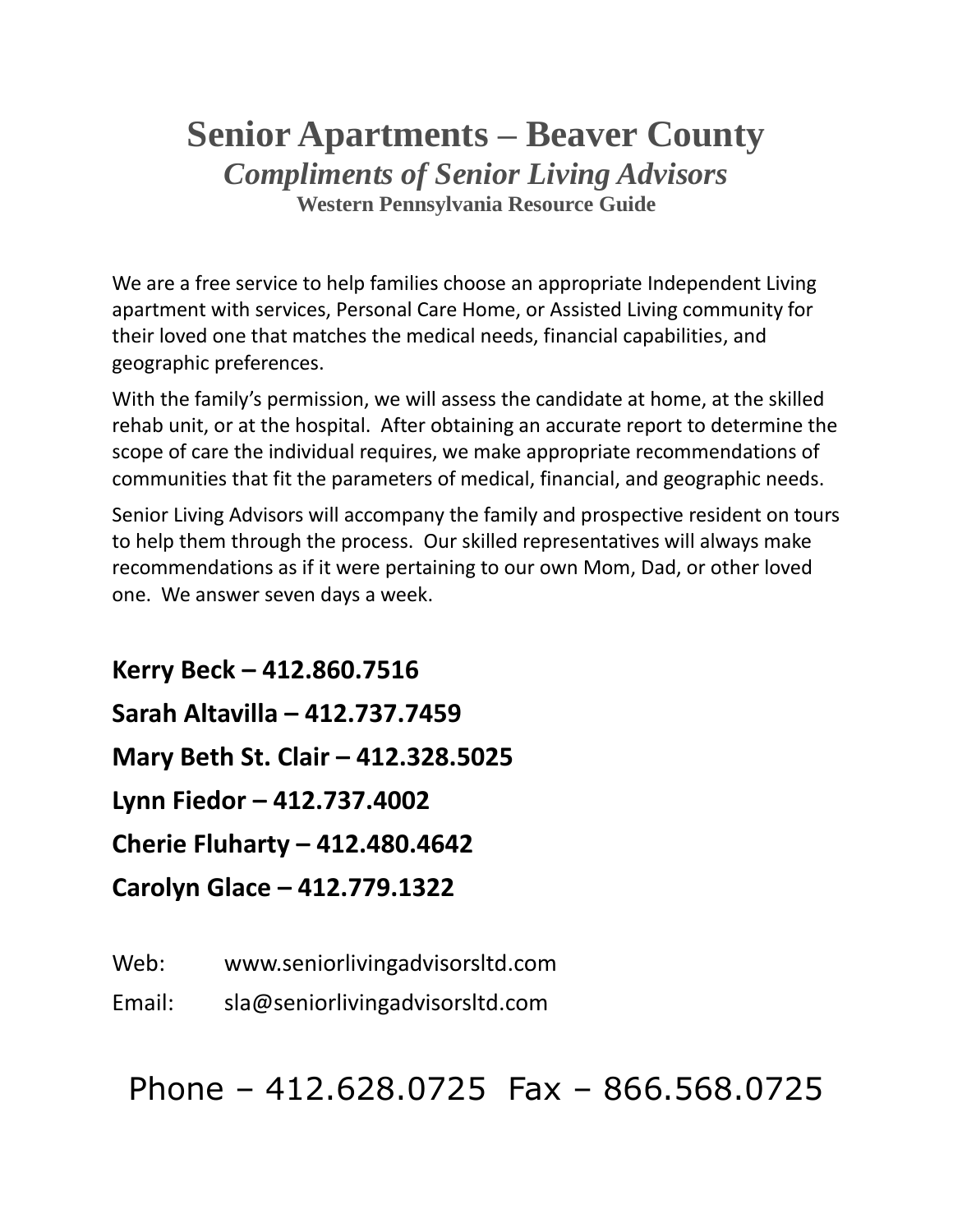# **Senior Housing – Beaver County**

Public housing is rental housing provided to income-eligible families, seniors, and persons with disabilities. Public housing comes in all sizes and types--from single-family houses to high-rise apartments for seniors. Residents in public housing may either pay 30-40% of the adjusted gross income for rent, or a flat fee based on the unit for which they qualify. The type of payment depends on the way the building is funded, so contact each building for information.

#### *Aliquippa*

**Eleanor Roosevelt Apartments** 740 Sheffield Ave. Aliquippa, PA 15001 (724) 378-4114

#### **Sheffield Towers**

100 Superior Ave. Aliquippa, PA 15001 (724) 378-1142

## *Ambridge*

**Ambridge Towers** 500 Beaver Rd. Ambridge, PA 15003 (724) 266-3899

#### *Baden* **Green Diamond Apartments** 379 Mellon Avenue Baden, PA 15005 (724) 869-2080

### *Beaver* **Beaver Village Apartments** 699 5<sup>th</sup> Street Beaver, PA 15009 (724) 775-1220

**King Beaver Apartments** 680 Canal St. Beaver, PA 15009 (724) 775-1220

#### **Center Township Senior Apartments** 3671 Broadhead Road Beaver, PA 15061 (724)-774-5583

**Friendship Commons** 200 Friendship Circle Beaver, PA 15009 (724) 755-1220

**Francis A. Farmer Senior Apartments** 274 Friendship Circle Beaver, PA 15009 (724) 774-2557

**Westbridge Apartments** 725 Riverside Drive Beaver, PA 15009

*Conway* **Conway Towers** 904 Third Avenue Conway, PA 15027 (724) 869-7148

*Beaver Falls* **Brodhead Apartments** 7th Ave. & 12th St. (724) 846-8790 Beaver, Falls, PA 15010 **Lutheran Village at Chippewa** 139 Gertrude Street Beaver Falls, PA 15010 (724) 846-2067

**Beaver Falls Plaza** 1008 7<sup>th</sup> Avenue Beaver Falls, PA 15010 (724) 843-4822

**PRV Manor** 1626 7<sup>th</sup> Avenue Beaver Falls, PA 15010 (724) 770-5000

**Seventh Avenue Place** 501 7<sup>th</sup> Avenue Beaver Falls, PA 15010 (724 775-1200

*Freedom* **George Werner Apartments** 599 8th St. Freedom, PA 15042 (724) 775-1220

### *Midland*

**Corak Towers** 500 Beaver Ave. Midland, PA 15059 (724) 643-5311